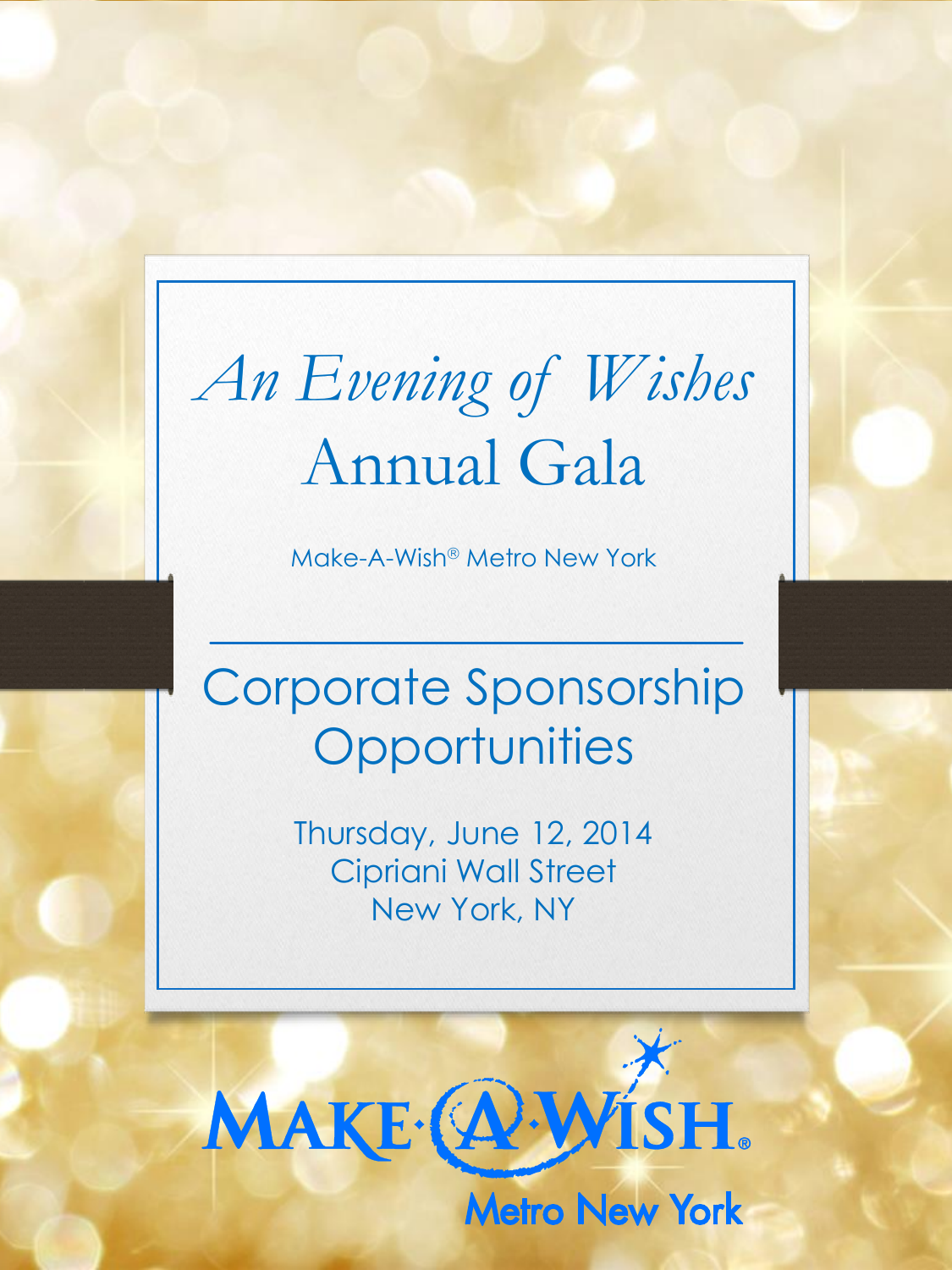Over the past 30 years, Make-A-Wish® has granted the wishes of more than 10,000 children in Metro New York.

The Annual Gala is the largest fundraising event for this chapter and the single largest Make-A-Wish Gala in the country.

Building on the success of past years, *An Evening of Wishes* will once again include a strong celebrity presence. Past VIP guests have included Carmelo Anthony, Nigel Barker, LL Cool J, Bethany Hamilton, and Donald Trump.

Funds are raised by corporate and wish sponsorships, table sales, individual and corporate donations.

#### **HONORING JIM AMINE**

**Credit Suisse Group AG** Managing Director, Investment Banking Division Global Head, Investment Banking Department

### **HOSTED BY MARIA BARTIROMO**

**FOX Business Network** Anchor and Global Markets Editor

#### *PAST AND TABLE SUPPORTERS*



…among 700 attendees from New York's corporate & philanthropic elite.

#### **MEDIA COVERAGE**







…and others.

#### **PAST SPONSORS**

American Airlines American International Group, Inc. ABCO HVACR Supply + Solutions Apollo Global Management Barclays Capital Bloomberg L.P. Capital Z Partners The Charmer Sunbelt Group **Comcast** Debevoise & Plimpton LLP

…and more. **EisnerAmper** JPMorgan Chase & Co. JetBlue Airways MacAndrews & Forbes Holdings Inc. Macy's Soros Fund Management Valerie Wilson Travel, Inc. Weil, Gotshal & Manges, LLP Zurich North America